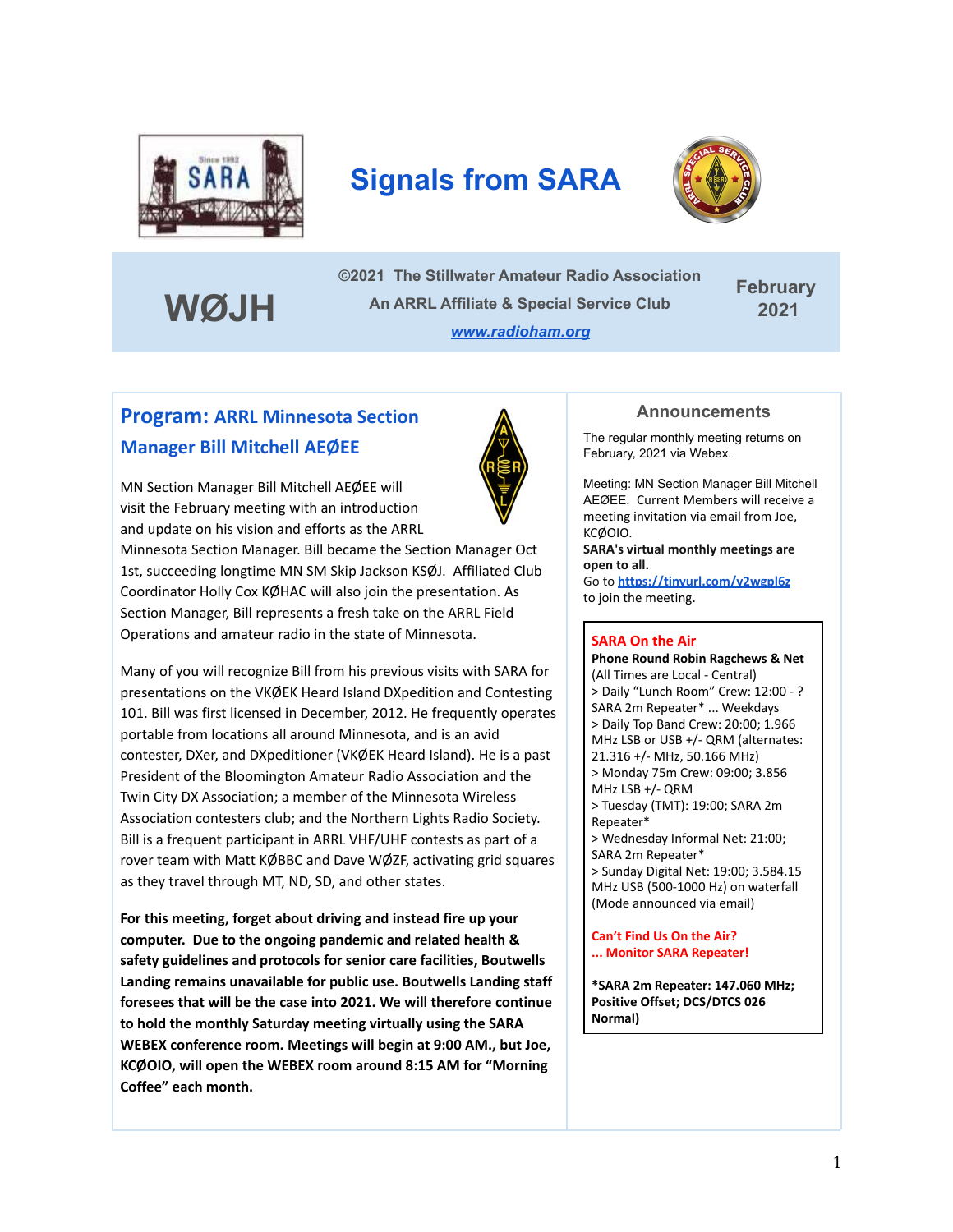### **Bandwidth from the President**

Greetings from my shack, de Joe KCØOIO.

First, thank you all for your continued confidence in my abilities as president. It is indeed an honor to serve. The rest



of the SARA leadership for 2021 is Vice President Bob Jensen WØGAF; Secretary Dave Iverson N9JNQ; Treasurer Rich Smith ADØSN; Director 2020-2021 Doug Farrell N9TOW, Director 2021-2022 Zack Zaccagnini AAØU and Trustee Shel Mann NØDRX.

As I begin my 7<sup>th</sup> term as president, I wonder what the future holds for SARA. The past year has been a challenge for all of us. Yet, I do believe that SARA has strengthened our position as one of the best amateur radio clubs in the area. We have experienced growth in membership, with 112 members as of Feb 5. SARA quickly embraced the virtual gathering concept via Webex. We offer some sort of virtual gathering such as the Technical Topic Thursday, Ask the Elmer Q&A Session, training sessions, social nights, and our monthly meetings. These offerings have proven popular and continue to attract attention to SARA. Our level of virtual activities is noteworthy as another local club is looking to start weekly virtual gatherings as well.

The Education & Training team adapted and reconfigured our license classes into an online offering, with the General Class license classes in progress now. We will likely offer another online Technician Class later this spring.

Our Special Events "Remembering the Edmund Fitzgerald" and "Ice(-olation) Station WØJH" successfully adopted a "Distributed Operating Stations" model to be able continue those traditions during this pandemic. The 2020 Edmund Fitzgerald special event saw a record number of QSOs. And we will see how the Ice-olation Station does this month. The concept proved so successful for the Fitzgerald event that we will be looking to continue with a hybrid plan once we are able to return a team to Split Rock Lighthouse State Park with onsite and distributed operating stations.

Looking forward my hope is that we will soon be able to gather in-person and continue to strengthen SARA. Although it may yet be some time before we can return to Boutwells Landing and the Stillwater Public Library for meetings, we have options for resuming some sort of gathering outdoors once the weather warms. Sitting here in my shack writing this on the coldest morning of the winter so far leads me to the thoughts of warmer weather to come. I intend to resume our Thursday evening Eyeball QSO Party with Radios in the Park at Valley View Park as soon as weather allows.

My goal this year is to define the present and future of the Stillwater Amateur Radio Association. SARA is a general interest amateur radio club dedicated to advancement of the amateur radio service through promotion, education, support, and service. SARA has long been recognized as an ARRL Special Service Club, currently one of just 3 out of 46 ARRL affiliated clubs in the MN Section. Offerings such as license classes, VE testing, member assistance program and new ham resource group, technical training, operating activities, and support of the Handiham remote base program – as well as an engaged membership – allows SARA to continue to uphold the standards of a Special Service Club.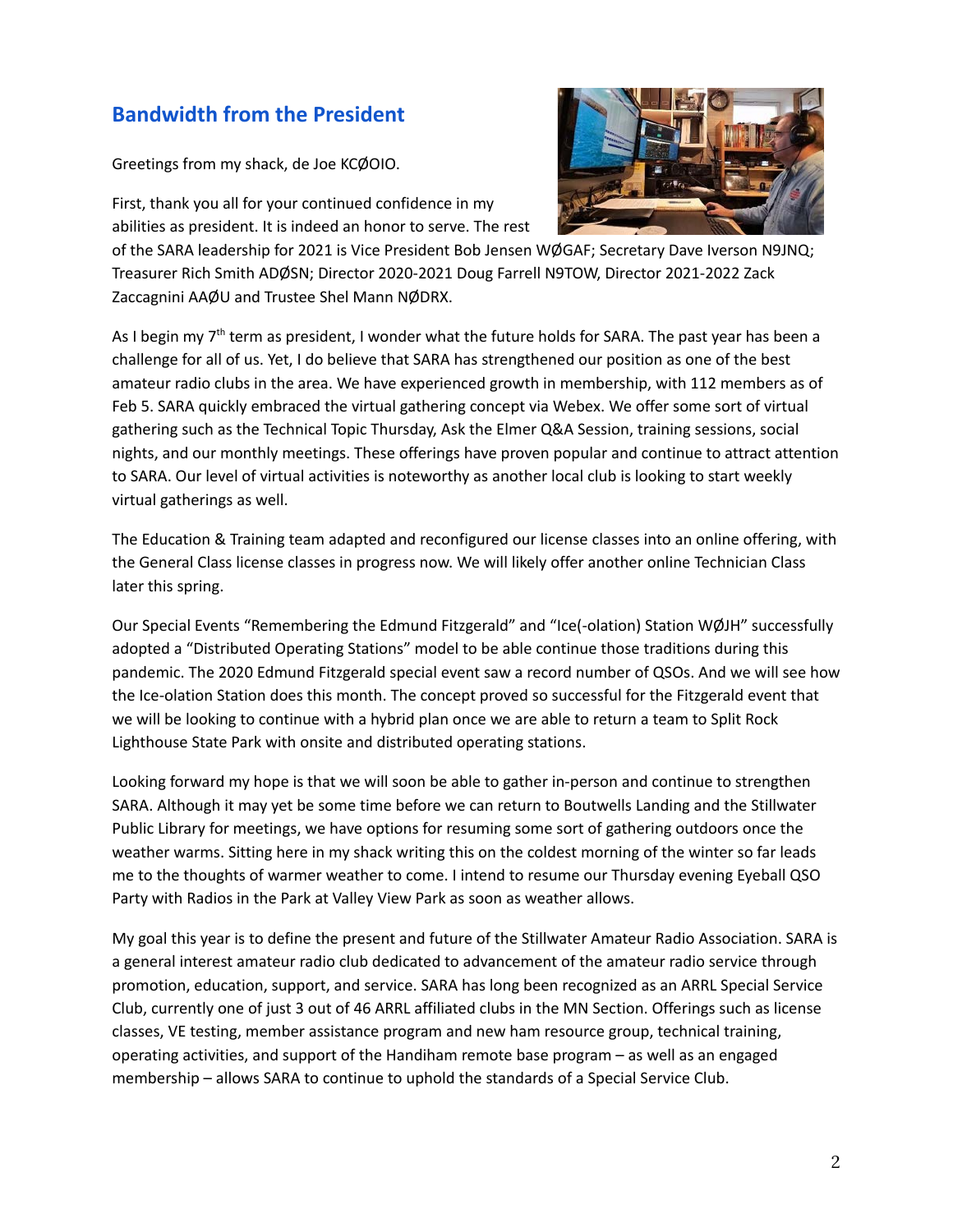The Stillwater Amateur Radio Association is your association. You help define what SARA is and what SARA does. Myself or any of the SARA officers welcome your input in the present and future of SARA. Please drop any of us notes with any comments, questions or suggestions at any time. You can email the President, Vice President, Secretary, Treasurer, and Trustee using their title with @radioham.org as the address. The Directors can be emailed with their callsign @radioham.org.

SARA's monthly Saturday meeting continues to be held virtually using the SARA WEBEX conference room. Meetings will begin at 9:00 AM. The WEBEX room opens around 8:15 AM for "Morning Coffee" social gathering. The meetings are open to all members and visitors alike. The SARA room is at

#### <https://stillwateramateurradioassociation.my.webex.com/meet/w0jh>

New MN Section Manager Bill Mitchell AEØEE and MN Section Affiliated Club Coordinator Holly Cox KØHAC, will join us this month with a look forward in the ARRL Minnesota Section.

I wish you all well. Stay Safe – Stay Healthy!

73 es CUL de KCØOIO

### **A couple of milestones:**

### **Skip Jackson, KSØJ Honored with ARRL Knight Distinguished Service Award**

The ARRL Board of Directors awarded retired ARRL Minnesota Section Manager Richard "Skip" Jackson, KS0J, the ARRL Knight Distinguished Service Award. During his 16-year tenure, Jackson "has actively promoted ARRL activities in his Section, including visiting hundreds of Field Day operations over the years, represented the League at numerous hamfests, and attended countless club meetings in his state, promoting the League," the Board's resolution read. The Board credited Jackson's leadership for developing "a strong working cadre of volunteers" in the Section, calling him "a model to ARRL Section Managers across the country as a strong supporter of ARRL and its activities."

The Award's namesake is longtime veteran New Mexico Section Manager Joe T. Knight, W5PDY, who was the first recipient of the award in 2003. The Award carries a \$250 honorarium and a plaque.

Congratulations, Skip!

### **Washington County ARES EC John Regan KAØHYR retires...**

John KAØHYR stepped down as Emergency Coordinator for ARES in Washington County January 31 after 12 years of service. He has led the development of a strong relationship with the Washington County Emergency Management staff. The position of EC is often a challenging job. John's tireless work, his passion for public service, and his background in education and administration have laid a solid foundation for ARES in Washington County.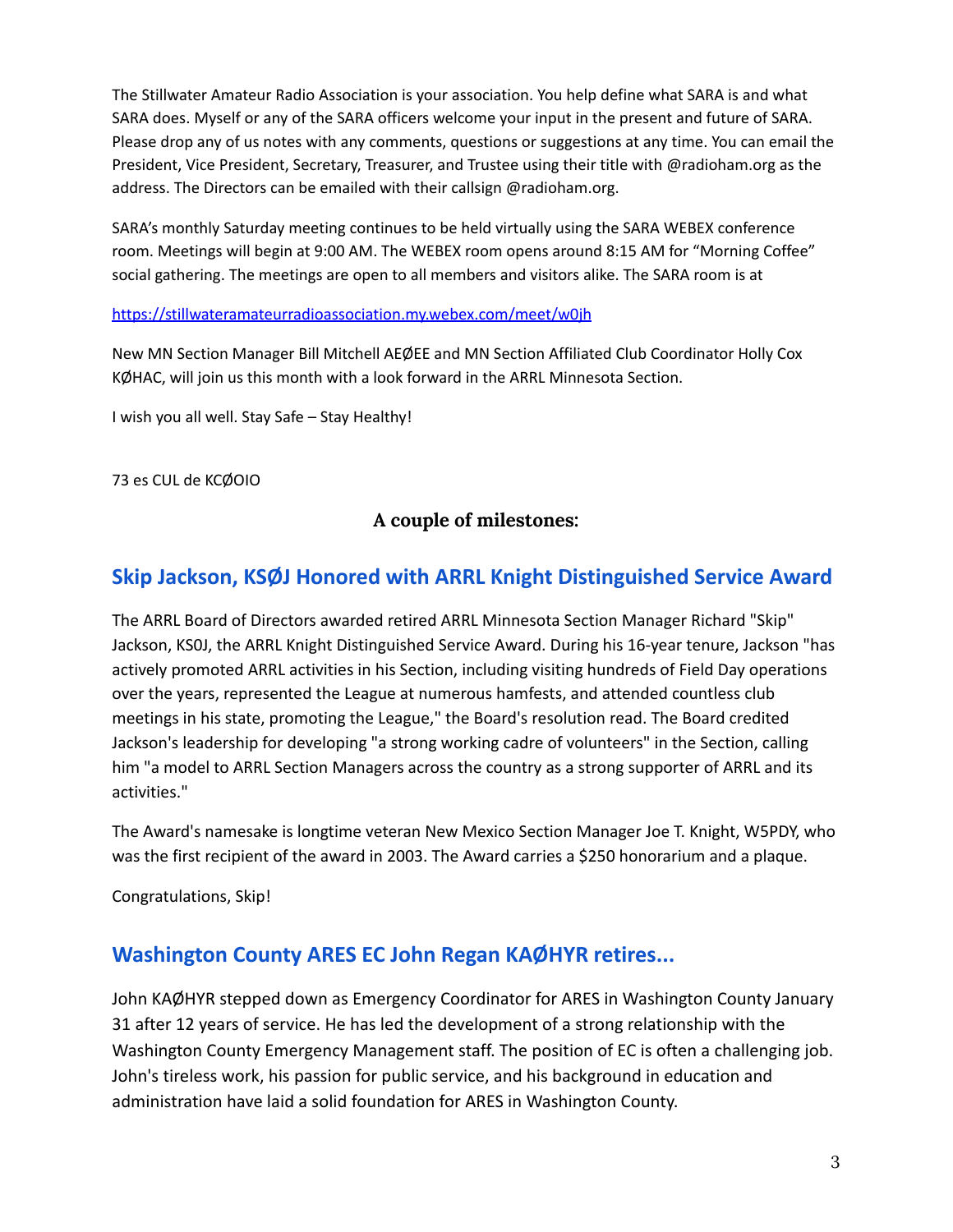I was EC when John became active in ARES, and I fondly recall his enthusiasm when he made the effort to pick up his ARES ID before he left on a lengthy summer road trip.

Thank you, John, and enjoy your retirement!

de KCØOIO

### **Recent Equipment Donations**

As has been discussed at the recent Membership Meeting, the family of Silent Key Jerry Klemm KBØOHI, a former member of SARA, generously donated Jerry's ham shack to SARA for use and/or sale. SARA thanks the Klemm family for their generosity. We also received a nice donation of wire antennas, feed line, and antenna ropes from John Voxland WØSEI. Thanks much John! Many of these latter items will be useful for our club's M.A.P antenna-raising efforts, and have already been transferred to Dave WØOXB to be put to good use.

We have had an opportunity to inventory Jerry's items and are happy to report that a number of the items will be incorporated into the New Ham Resource Team equipment loaner program. This includes a complete HF station, save for an antenna of choice. The KBØOHI Memorial Station includes:

Yaesu FT-840 multi-mode HF base station rig Yaesu MH-31 hand microphone Kenwood PS-430 20 amp power supply Barker & Williamson (B&W) Viewstar VS1500A antenna tuner Twenty-five foot length of RG-8X with PL259 connectors

Contact any of the members of the New Ham Resource Team if you have an interest in borrowing this station.

The remaining items are being made available to SARA members at a "free will/pay what it is worth to you" donation to be deposited into the SARA account. Due to COVID, we can't bring the items to a monthly meeting for sale and distribution as we have done in the past. Fortunately, we have the SARA Signals Newsletter "classifieds page" at our disposal. So here is a list of the available items, and if you have any interest, shoot an email to [secretary@radioham.org](mailto:secretary@radioham.org) and I will set it aside with your name on it. We can arrange a hand-off for some time in the future. I have tested most of the items, and have noted what seems to run, as well as noting the condition of the item. If you would like a photo, let me know and I will be happy to oblige.

**Icom 27H mobile 2 meter** w/ HM-23 mic **–** tested/working, fair condition. **Icom IC-T7A HT** w/ charger, speaker mic, lighter charger **–** tested/working, fair condition, antenna damaged/bent.

**Yaesu FRB-757 amplifier relay** w/cable **–** not tested, good condition; **Timewave DSP-9 digital noise filter** w/ cable **–** tested/working, fair condition;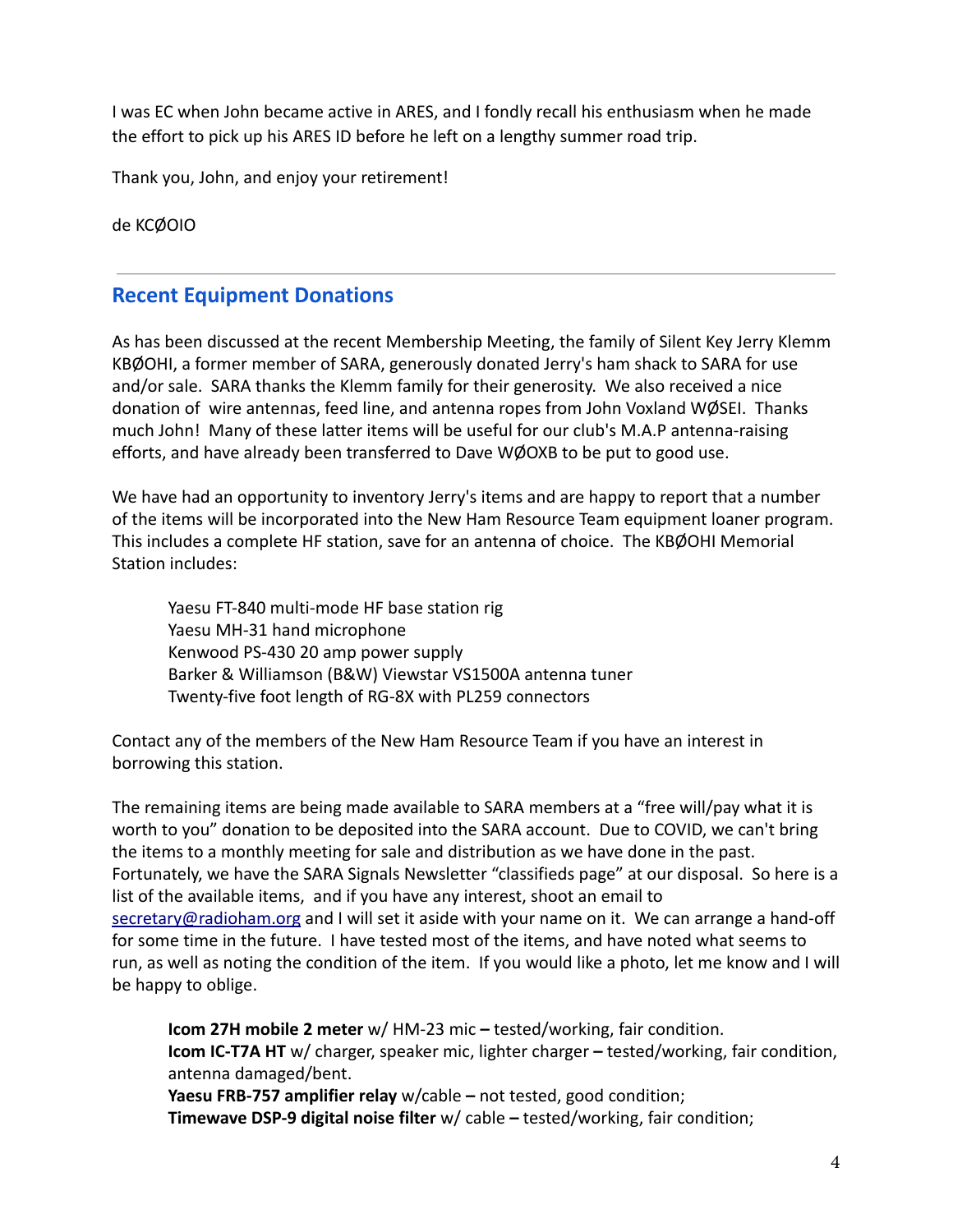**MFJ-704 Low Pass Filter –** untested, excellent condition;

**Pyramid Gold Series PS-14K power supply** 12a/14a surge **–** tested/working, fair condition;

**CDE Model Ham-II/CD44 rotator control box –** limited testing, does turn on, fair condition;

**MFJ-557 Practice CW Key and Oscillator –** tested/working, good condition; **Radio Shack Speaker** No. 21-549A w/o mounting bracket 8ohm/5w, with cord **–** tested/working, fair condition;

**Standard Horizon CMP-240 speaker mic**, plug modified for HT **–** tested/working, condition fair, missing manufacturers name plate;

**MFJ-461 Pocket CW Reader** – tested/ non-working (does not "hear" code and translate either through speaker or audio jack), fair condition.

Unidentified controller with cable, possibly for antenna tower **–** untested/ does turn on, no identifying markings.

Again, thanks to the family of Jerry KBØOHI SK and to John WØSEI for the generous donations.

Prepared by N9JNQ 12/20/2020



**Remember the old operating cabinet from Courage St. Croix? This was taken at the Handiham office when it was out at Camp Courage in Maple Lake.**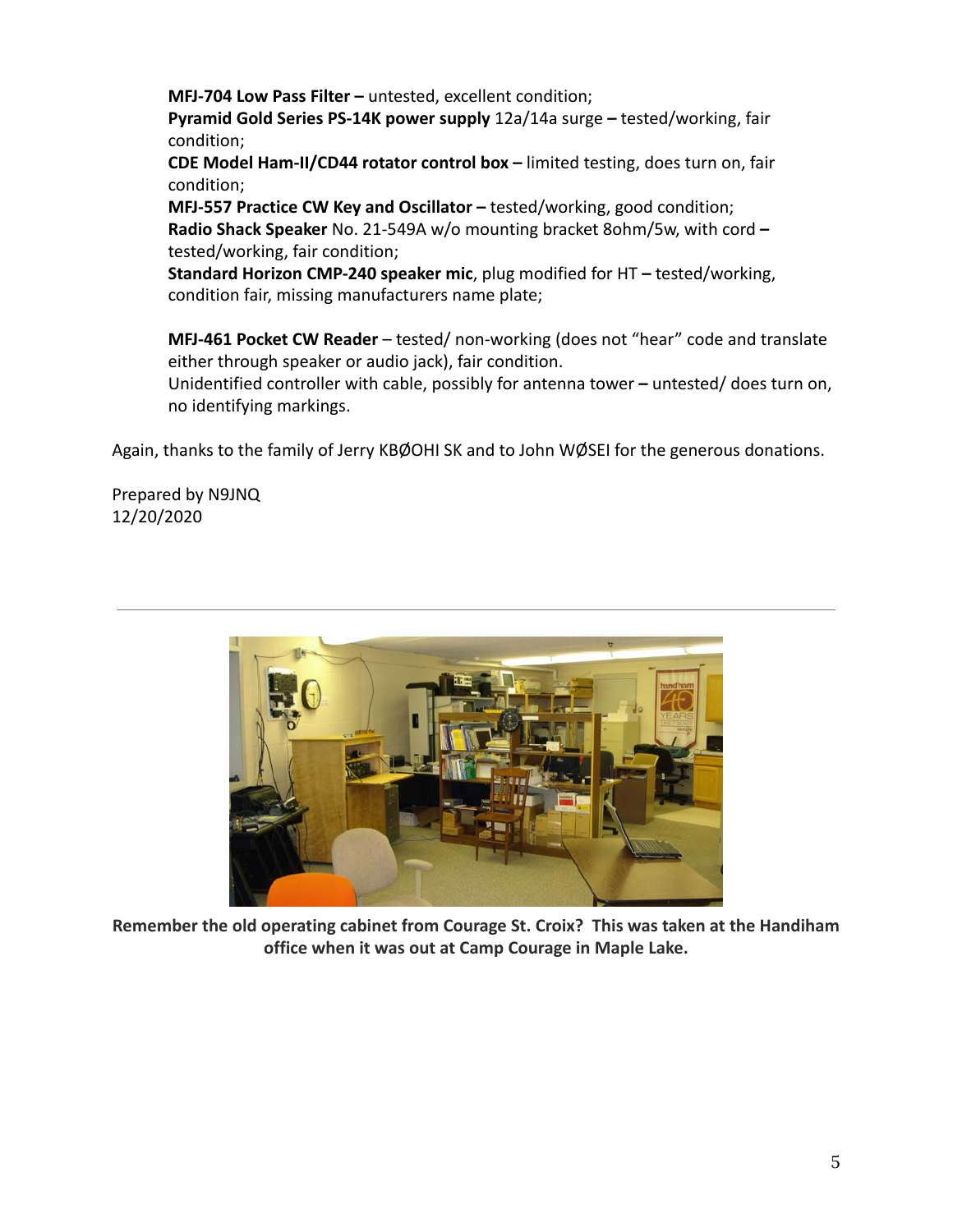**SARA Special Event**

**WØJH Ice-olation Station**

**February 13, 14 & 15**



This year, in keeping with COVID-19 social distancing requirements, we will operate from our individual QTHs  $\ldots$  not from frozen Lake Elmo as in the past. This marks the  $8<sup>th</sup>$  consecutive year, the club is sponsoring and conducting this Special Event.

Although all SARA members may participate, we strongly suggest those with Special Event or Field Day operating experience take part. By taking charge of "pile ups" where multiple stations are calling at the same time, it's likely you could have 5 or more stations calling you at once! However, if you think you'd like to give it a try … please let Joe (KCØOIO), Bob (WØGAF) or Dave (WØOXB) know you're interested. We can give you some pointers and steer you toward some times and bands that the rate of contacts is not as hectic.

#### **General**

We will again use a "Distributed Operating System" (DOS) format, as we did for the Remembering the Edmund Fitzgerald special event. Each operator will be scheduled to participate from their own QTH. Each Op will have selected agreed upon time(s) when and where they can operate. Each Op must operate in accordance with their license class and use the club's call sign, WØJH. We will have multiple stations simultaneously using the same call sign, operating on different bands.

#### **When, Where & What**

- · Days: Feb. 13, 14, 15 (Saturday Monday)
- Times:  $0800 1759$  local;  $1400 2359$  UTC (some variations depending on mode & band)
- Bands/Frequencies: Anywhere (Published: 80m (3.860), 40m (7.260), 20m (14.260), 15m 21.360))
- Modes: SSB, CW & Digital

#### **Scheduling**

- Determine when you can operate, what mode(s) & bands
- Sign-up will be done online (1 hour shift increments are commonly recommended):

**<https://www.signupgenius.com/go/10c0d4ca4ac2ba0ffc43-iceolation>**

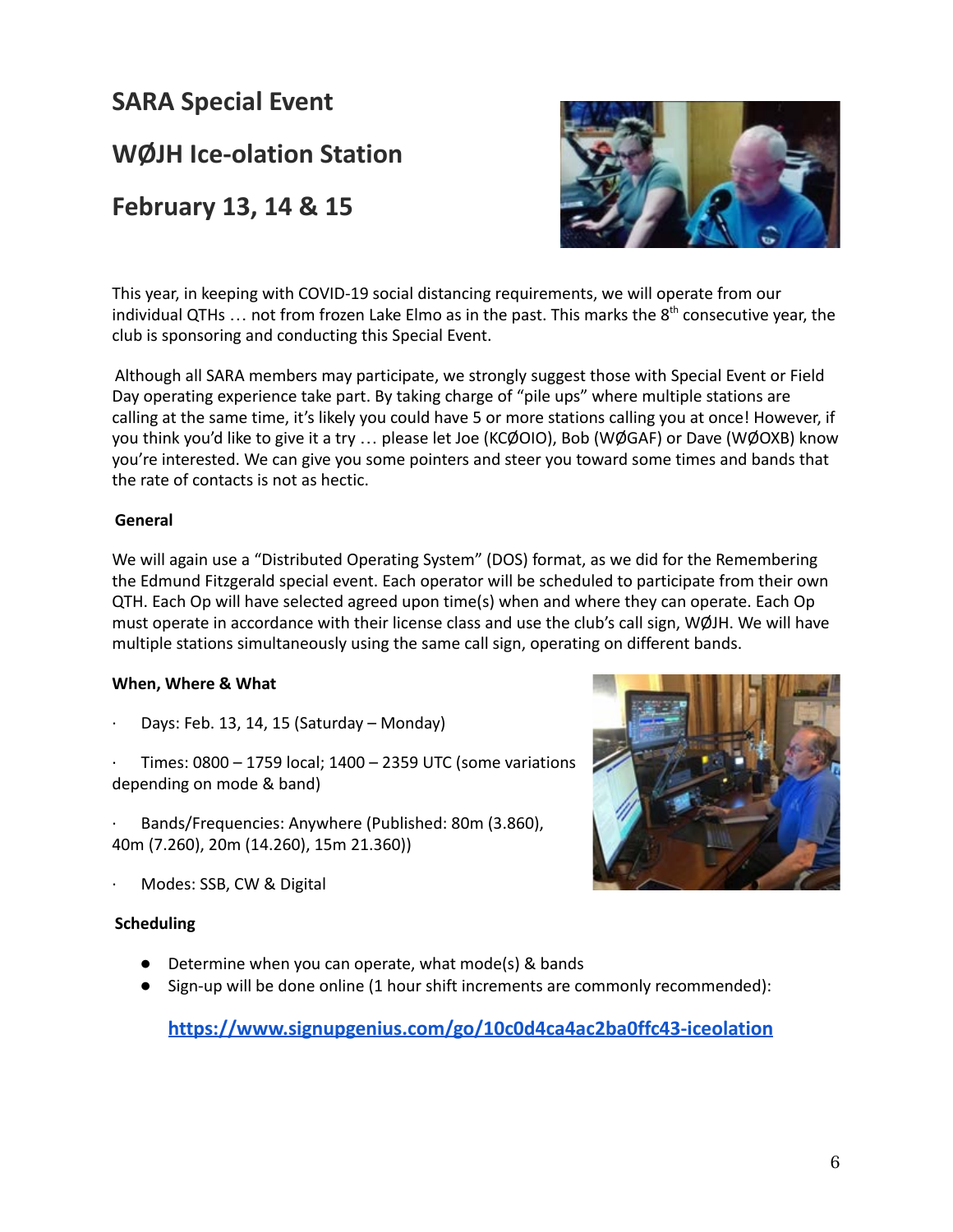#### **Logging**

- Ops are requested to use computer-logging programs (N3FJP ACLog or others) with ADIF export capabilities
- For questions about computer logging, contact Joe, Bob or Dave about recommendations, details, etc.

#### **Notes:**

An Operator Info "Cheat Sheet" will be sent to all those signed up to operate on SignUpGenius.

- If you don't plan to operate ... join us on the air!
	- o Make contact with one of our stations.
	- o Try 80m for local contacts; try 40m or maybe 20m to connect with Brad, VE3MXJ (as WØJH/VE3).
	- o Listen for us making contacts all over the world!

· If you have any questions, contact one of us: Joe (KCØOIO), Bob (WØGAF) or Dave (WØOXB).

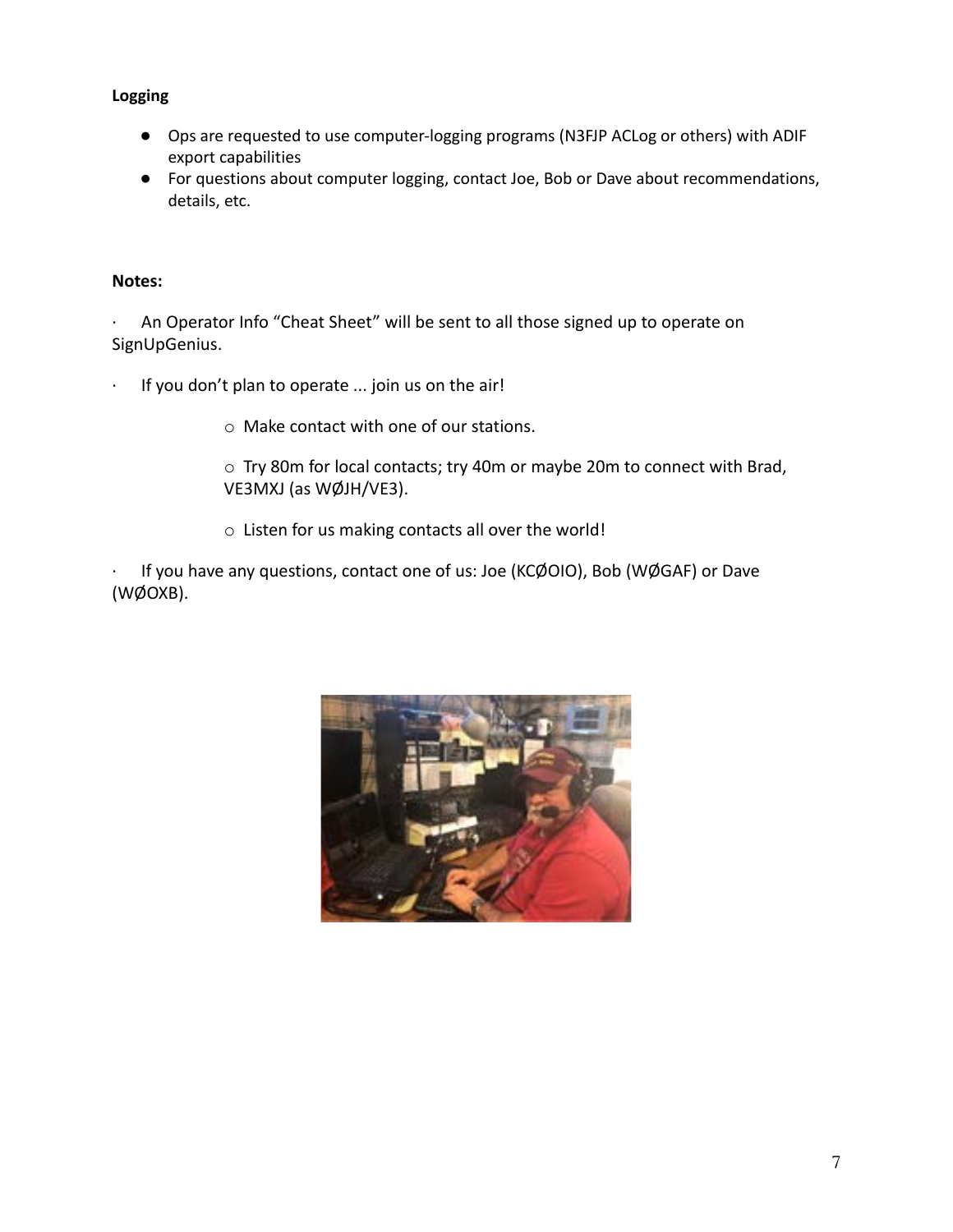#### **THE SARA FLICKER SITE**



Our Flicker site is an archived pictured history of many SARA events in the past. At any time, all of the 2000+ photos are available for you to peruse. The shortcut will take you to the album section which organizes each album by event and date. We have photos of club events going back to 2012.

For new members and those of you who have not saved our Flicker website shortcut please click on the following shortcut or copy/paste it in the address block in your browser:

#### [https://www.flickr.com/photos/stillwater\\_arc/albums](https://www.flickr.com/photos/stillwater_arc/albums)

Prior to the Flicker site, photos taken at events might have appeared in our newsletter following the event but then were not accessible. All of the photos on the Flicker site have been taken by many of our members who forwarded them to me after an event for posting on the Flicker site.

When attending an event and taking photos, please consider sharing them with the members. Just forward a copy via email to [ag0h@radioham.org](mailto:ag0h@radioham.org). I'll merge them with others that I receive from our members for that event and upload them to the site in an album (titled under the name of the event and date).

The pictures on our Flicker site are not viewable by the public from the Flickr main site. So be sure and use the above shortcut. When we upload the photos after an event, a broadcast email is sent to all club members notifying that they are available and we follow that notice with the clickable link.

Enjoy the views of the past – 73, Keith Miller - AGØH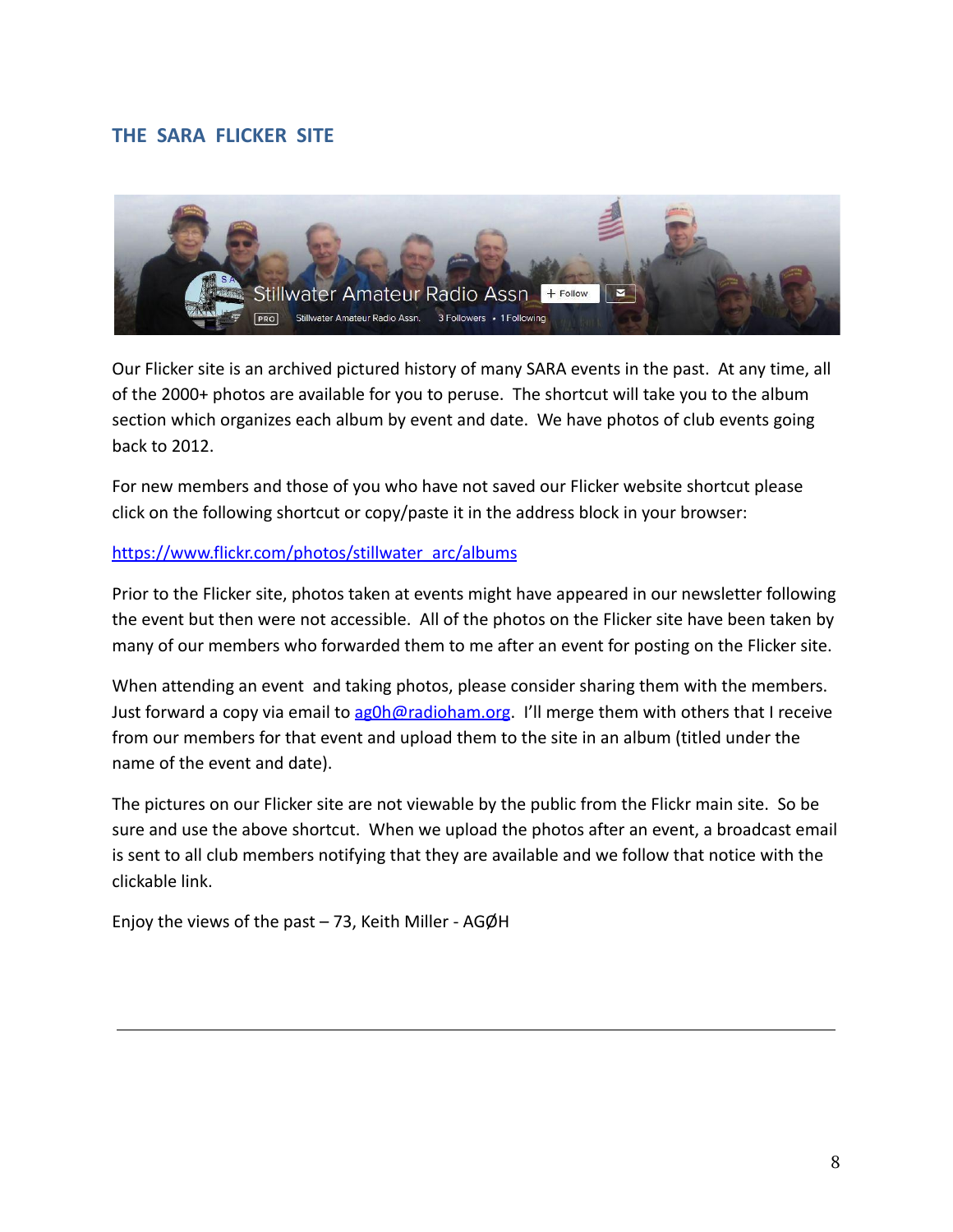### **Free Books**

Shel Mann, NØDRX

I'm continuing the tedious process of tidying up the ham shack library and the books in the accompanying pictures are about to leave the premises. Obviously these have spent considerable time with me, so some will have outdated info that will be useful for historical purposes, but others may still be of use if interested in some older modes. Contact Shel NØDRX: [n0drx@hotmail.com](mailto:n0drx@hotmail.com)

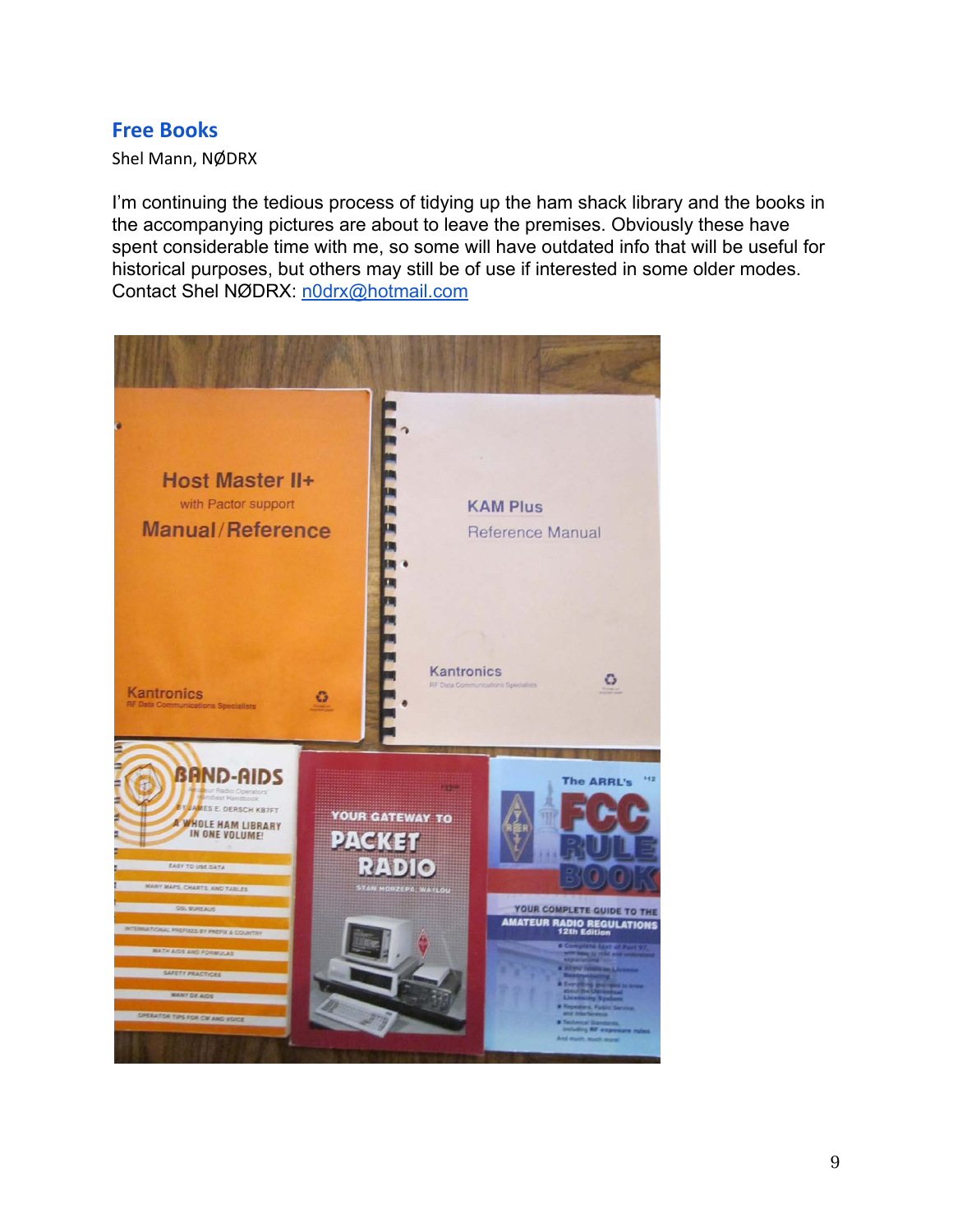

# **ARRL Affiliation**

Shel Mann, NØDRX

Virtually all ham radio clubs in the United States utilize the ARRL for information and guidance. Whenever possible, most clubs will also choose to become an "ARRL Affiliated Club". A requirement to be an ARRL Affiliated Club is that a minimum of 50% of the club voting membership must also be a member of the ARRL. As an ARRL Affiliated Club, we need to file an annual report that includes our claimed number of ARRL members to



retain our active affiliation status, which is why we ask for that info on our newest membership application form. There are currently a total of 46 ARRL Affiliated Clubs in MN listed on the ARRL website.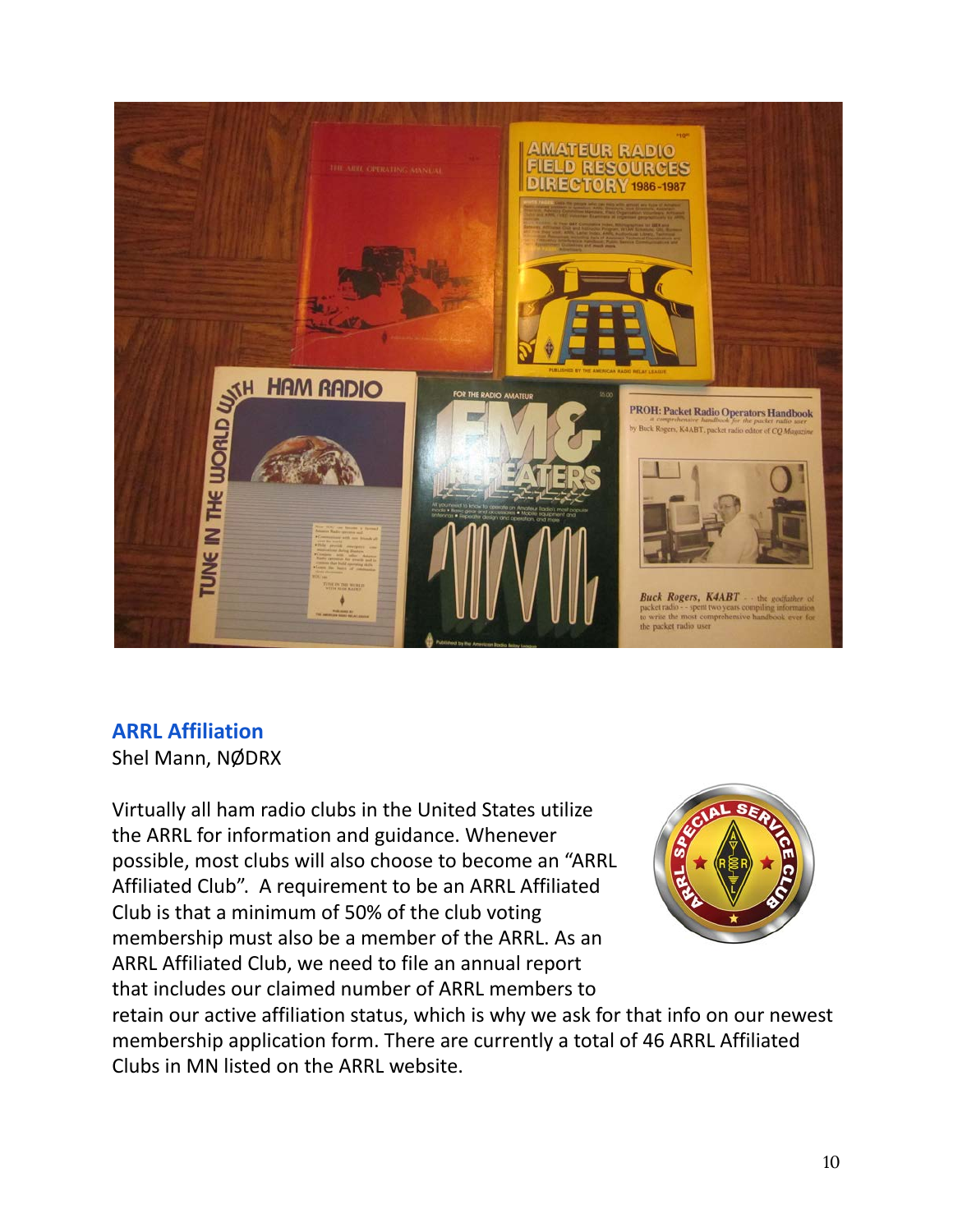The ARRL website also shows that SARA is one of only three clubs of these clubs that are also ARRL Special Service Clubs. The St. Cloud Radio Club and the Maple Grove Radio Club are the only others in MN. To qualify to be an SSC, a club needs to provide service and activity in various areas. While many such activities may appear to be a goal beyond an achievable level, there are certainly other clubs that could readily qualify to be a SSC. To continue to be a SSC requires a renewal every two years and the most recent SARA SSC renewal was recently submitted and approved within two days. SARA has been an ARRL Affiliated Club since 12/30/1997 and a Special Service Club since 4/15/2002.

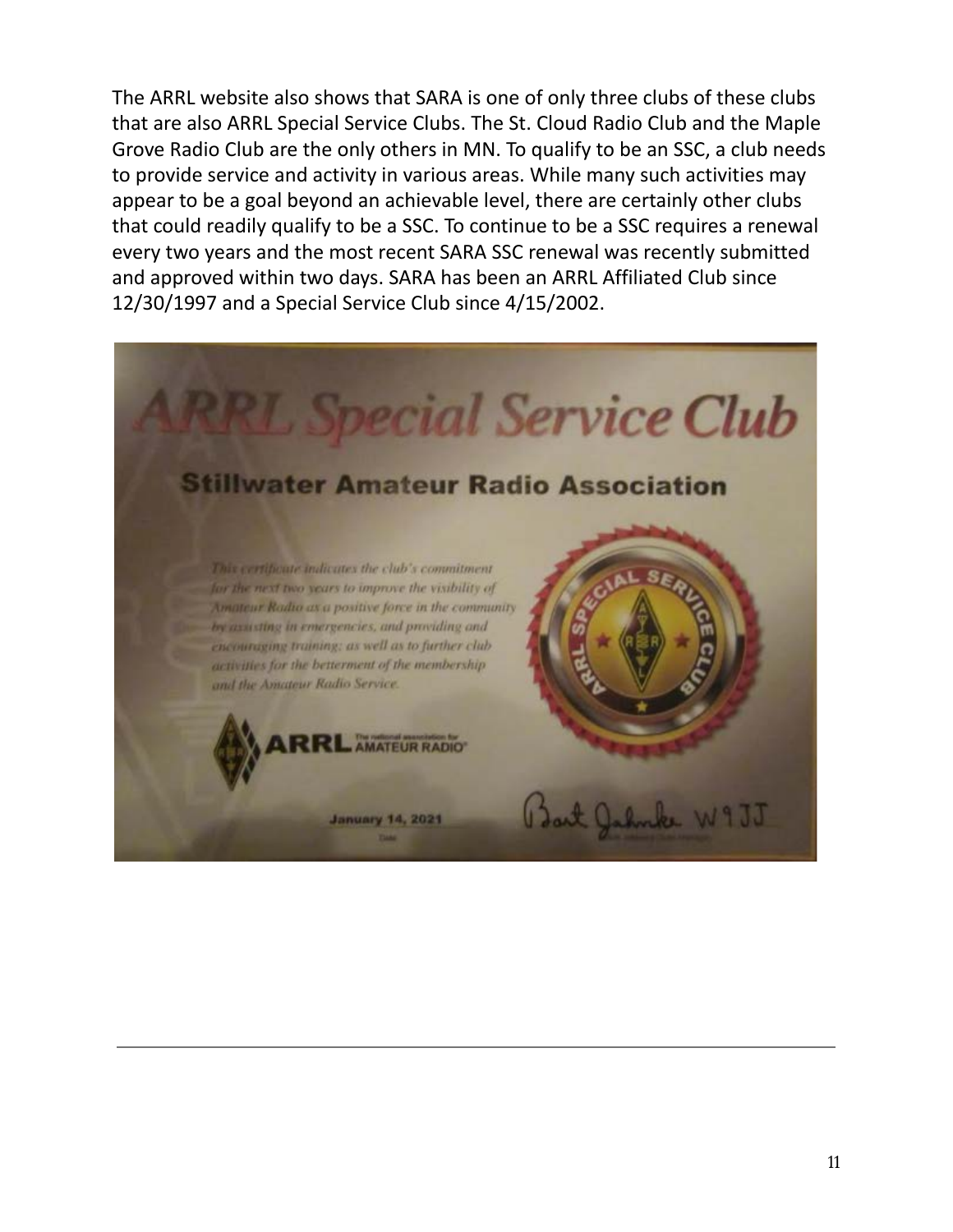

# **Amateur Radio Technician License Study Class - February 2021**

Get started in a fun hobby where you can communicate around the world or across town. This class is sponsored by the Maple Grove Radio Club - a service oriented club serving the Northwest suburbs by providing assistance to public safety, hospitals, parades, fun runs, bike tours, and antique car runs to mention a few.

This is a study class where we will assist you with your learning. That means that you are expected to study between classes.

**When:** Monday's starting February 8th. Class usually runs ten weeks.

**Time:** 6:45 - 9:15 pm **Where:** Online via Zoom

Cost: \$10 registration fee due first night of class. You will also need to purchase the ARRL textbook which is titled The ARRL

Ham Radio License Manual, Fourth Edition for about \$30.

Details and a PayPal invoice will be emailed to you after you register for the class. To Register or get answers to your questions: email registration@mnyarc.org Please include your name, Address, and phone contact information as well as your email address.

The Technician License exam will be offered online after the last week of class for an additional fee of \$15.

To learn more about the Maple Grove Radio Club, please visit: [www.k0ltc.org](http://www.k0ltc.org/)

Benton Jackson, K0BHJ President, Maple Grove Radio Club Section Emergency Coordinator, MN ARES Board Member, Metro Skywarn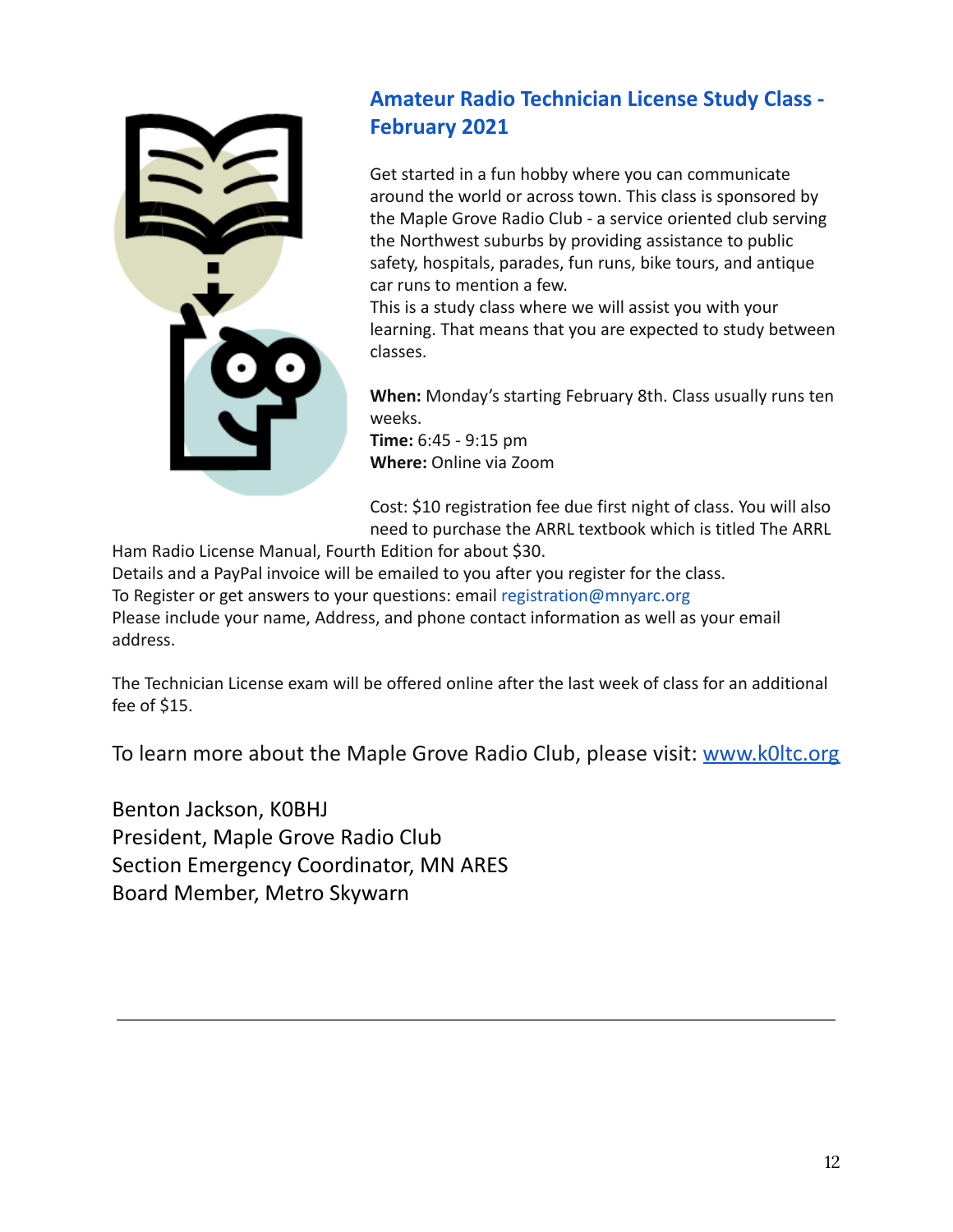## **Remote Base Station Update - All good in February!**



#### **by Patrick Tice, [wa0tda@arrl.net](mailto:wa0tda@arrl.net)**

Stations WØEQO, WØZSW, and WAØTDA are all up and running.

There were no significant outages at WØEQO and WØZSW during January, but WAØTDA experienced several hours of downtime in mid-month caused by Windows update.

If a station acts strangely when you log on, please let me know. One symptom of a Windows update that is only partially completed on the station's host computer and is waiting for an administrator action is that the station

allows you to connect and see the interface, but is unresponsive to some or all commands.

#### Bug in RCForb version 0.9x affects CW speed settings - Lyle Koehler, KØLR

I logged onto W0EQO, having been alerted to a CW setting anomaly. It was set for 7171 kHz and everything seemed to be working properly, except for the CW speed slider. I found the same thing that my friend Tom did -- I could move the slider or type in the desired speed, but as soon as I went to transmit it would jump back to 24 WPM. It looks like there's a bug in the client software. I was able to fix it by clicking on Config (in the upper right corner of the CW window) and checking the box that says **Follow Remote CW Speed**. The image below shows what the right side of the screen looked like when I did that on my computer. I don't see any reason why checking that box should work, because it should only be active if you're using a set of paddles, but apparently it did.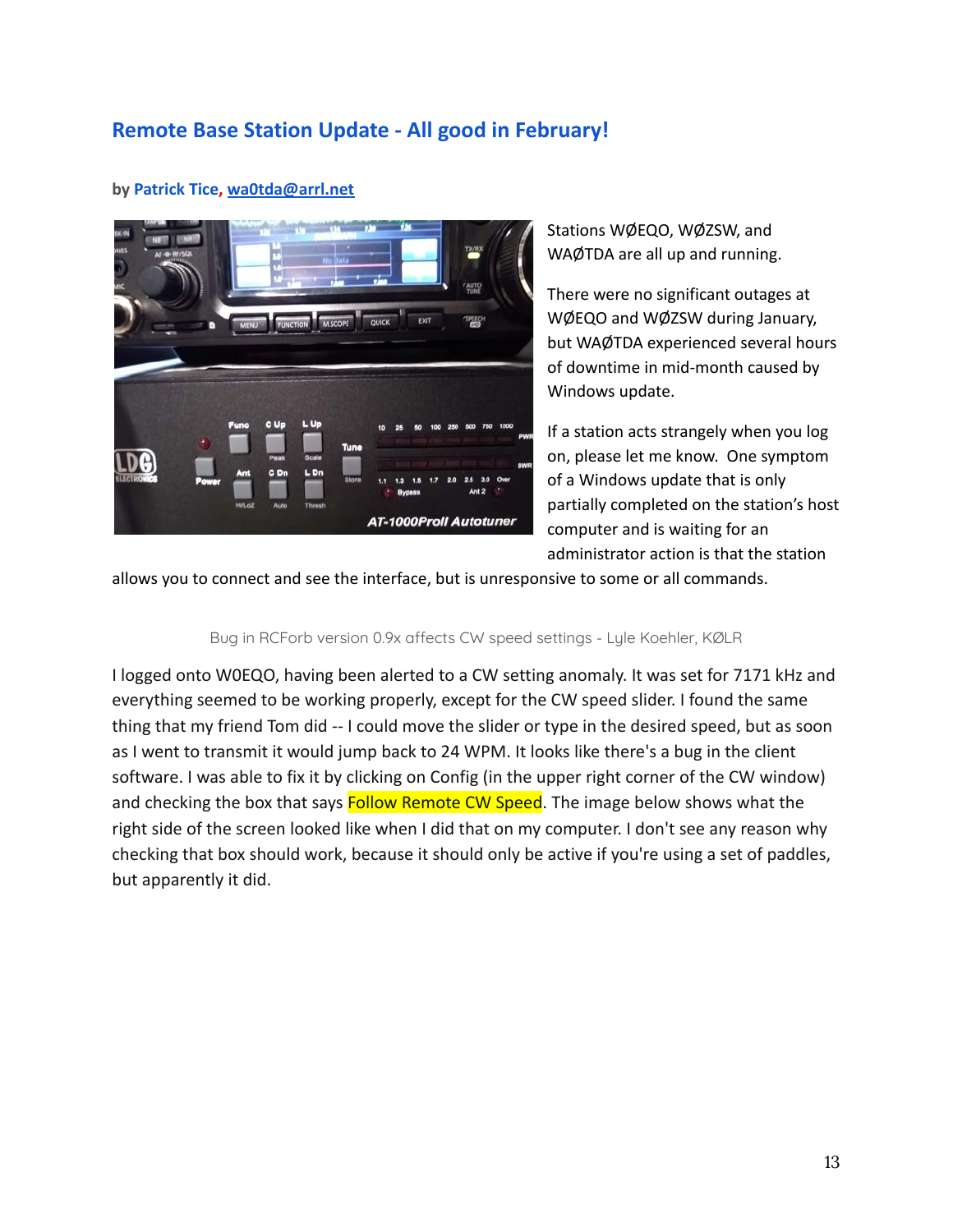

You might give that a try if you are experiencing similar control issues with CW speed settings in the Windows RCForb app.

#### 73 from KØLR

February QST NA2AA Column: Remote operating gets a mention as a way to include people with disabilities inputting on and staying on the air

I was delighted to spot an endorsement of remote operation as a way to boost inclusiveness for people with disabilities in ARRL CEO David Minster's Second Century column on page nine of the February 2021 QST. This is only a portion of a renewed commitment by the League to serve our fellow radio amateurs who would like to know more about accessibility features of new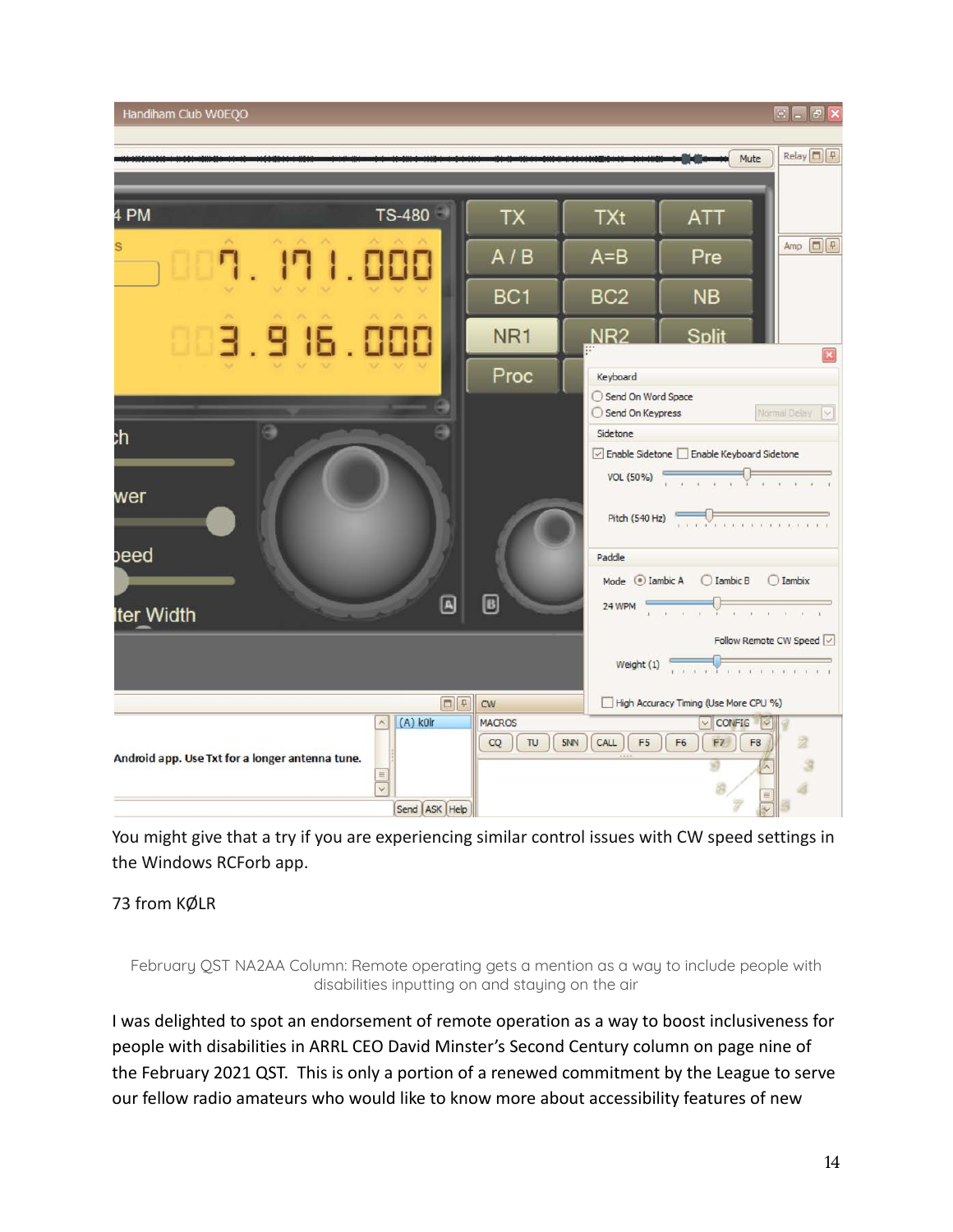radio gear and accessories, have more direct access to ARRL publications, and learn more about SDR and other new technologies that will open up opportunities to enjoy Amateur Radio even more!



Power Off button added to WØZSW station

The POWER button has been activated on the WØZSW station interface in version 0.9x of the RCForb software. Please turn the IC-7300 power off when you are finished using the station.

The WØZSW radio, an Icom IC-7300, supports power on/off while maintaining handshaking with the host PC, so we have added the optional POWER button to the client software interface. Please use the POWER button to turn the radio on when you begin a session and off when you are finished.

Good luck & good DX in 2021 and have fun with the radios!

### **73 - Pat [wa0tda@arrl.net](mailto:wa0tda@arrl.net)**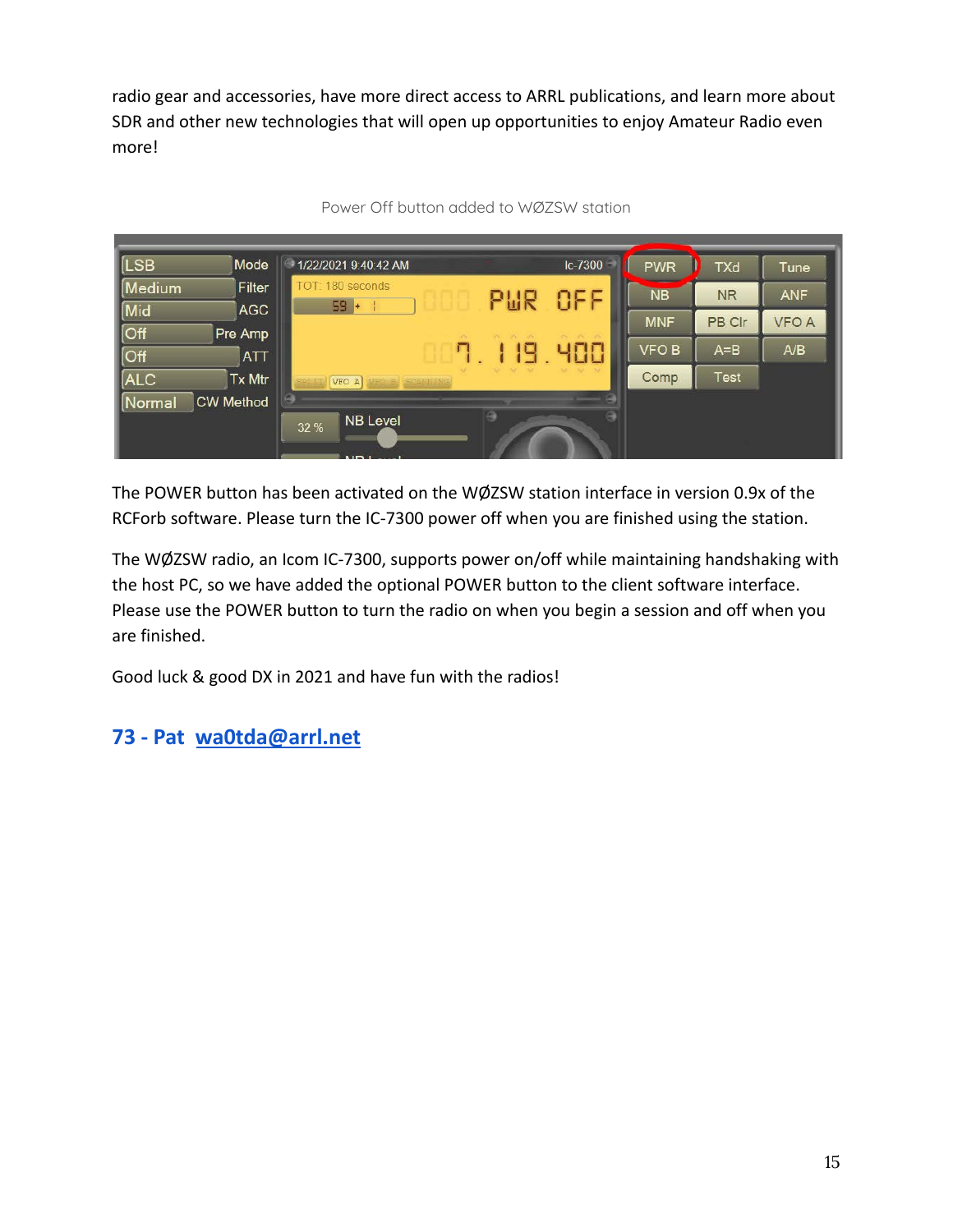

# **One more membership reminder**

A membership form can be found on the radioham.org website and can be mailed along with your check made out to SARA, to the preferred address of: SARA, 1618 Pine St W, Stillwater, MN 55082. Dues for regular membership is \$20 and associate membership is \$10. Having an amateur radio license is a requirement to be a regular member.

Please send any questions as well as updates to your membership or license status to:

#### [Trustee@radioham.org](mailto:Trustee@radioham.org)



Go to Radioham.org, then ABOUT, then [Membership Application.](http://www.radioham.org/radioham_files/wp-content/uploads/2018/01/MemberAppForm1801_Fillable.pdf) The PDF application has information about where dues payments should be mailed and how checks should be made out. If you are joining us for the first time, fill out the application and return with your dues. If you are simply mailing in a check, this is also a good time to let us know about any changes of address.

Thanks and we hope to hear you on the air and at upcoming meetings!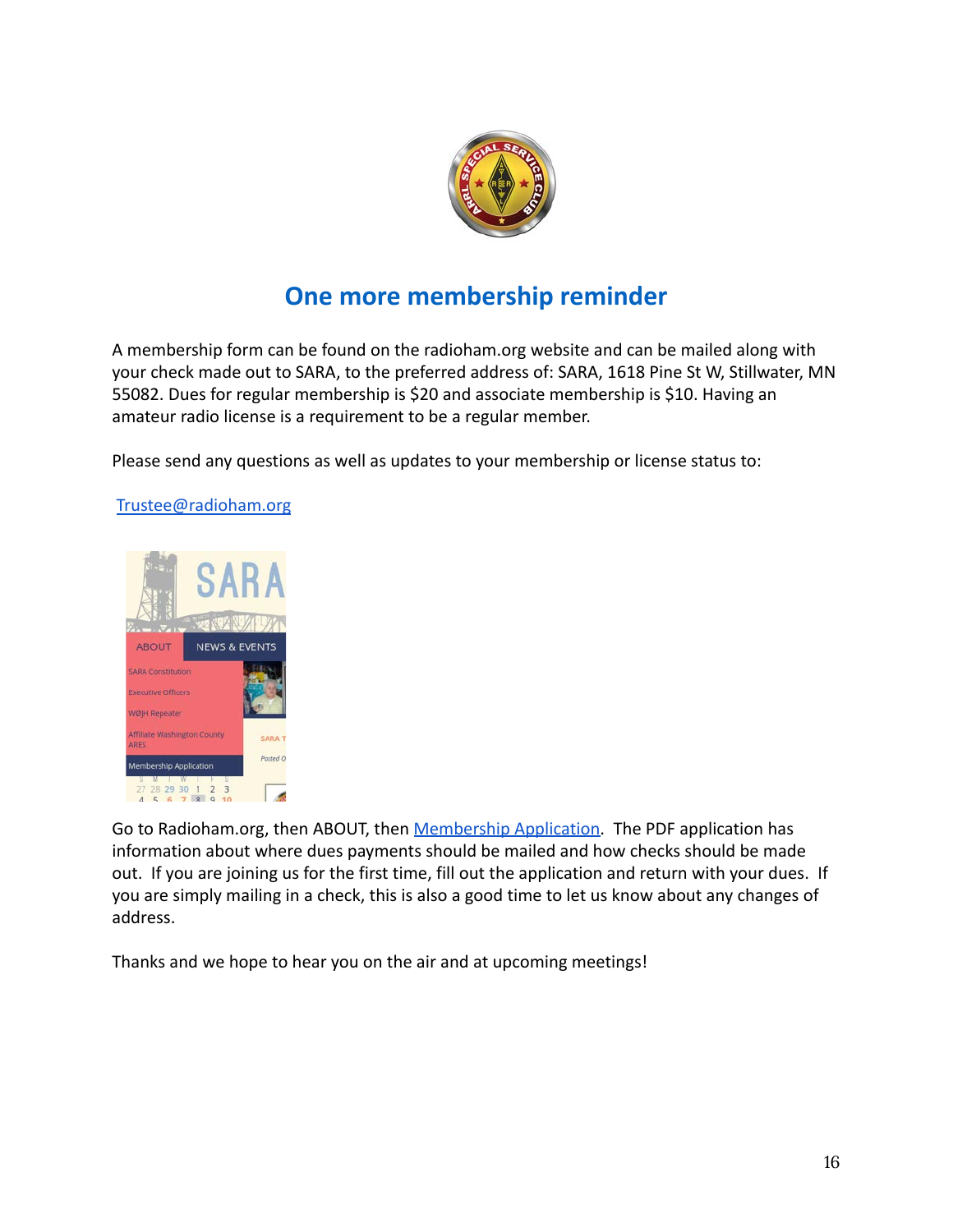### **Upcoming events**

- SARA Lunchroom M F Noon to ?
- Thursday, February 11 "Using the MFJ-259/269 Antenna Analyzers" Martin Jue K5FLU (founder and owner of MFJ Enterprises) SARA members by WebEx invitation.
- February Meeting: Saturday, February 13, 2021 Virtual meeting via Webex
- Ice-olation Station WØJH February 13-15, 2021
- March 2: "First Tuesday". Operate with emergency power if you can.
- March 2021 SIGNALS article submission deadline: Sunday March 7, 2021.
- March Meeting: Saturday, March 13, 2021 Virtual meeting via Webex
- Daylight Time begins: Sunday, March 14, 2021
- Spring Equinox Saturday, March 20 WooHoo!
- Saturday, March 20 VE Session SEMARC Check [http://www.semarc.org/P7\\_VE.htm](http://www.semarc.org/P7_VE.htm) for complete list.

### **SARA 2021 Officers**

Joe Heitzinger, KCØOIO - President

Bob Jensen, WØGAF - Vice President

Dave Iverson, N9JNQ - Secretary

Rich Smith, ADØSN - Treasurer

Zack Zaccagnini, AAØU - 2021 & 2022 Director

Doug Farrell, N9TOW - 2020 & 2021 Director

Note: The SARA Trustee officer is an appointed position; chosen by the elected officers

Trustee: Shel Mann, NØDRX

**[READ MORE ON OUR WEBSITE](http://www.radioham.org/) Radioham.org**